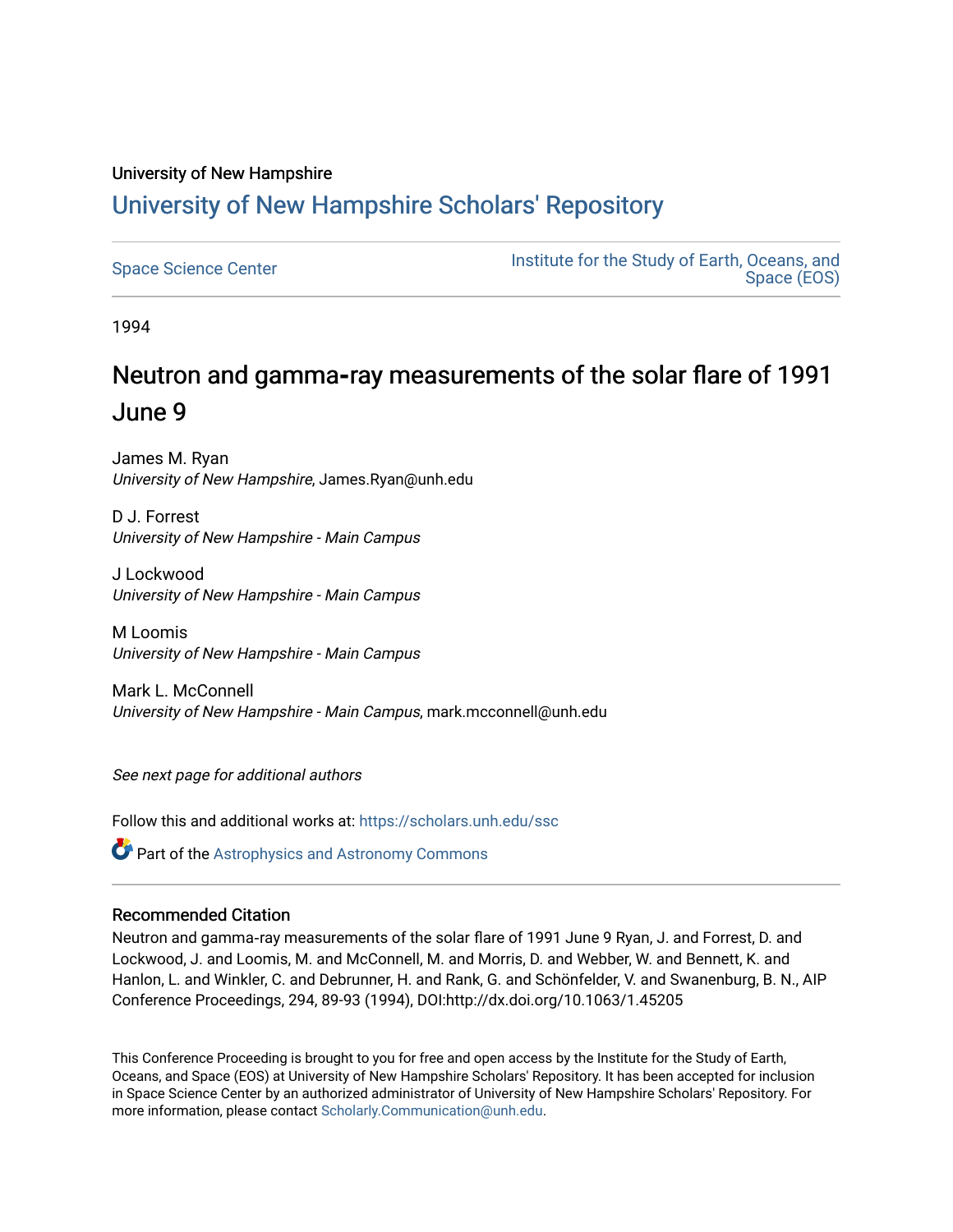## Authors

James M. Ryan, D J. Forrest, J Lockwood, M Loomis, Mark L. McConnell, D Morris, W Webber, K Bennett, L O. Hanlon, C Winkler, H Debrunner, G Rank, V Schonfelder, and B Swanenburg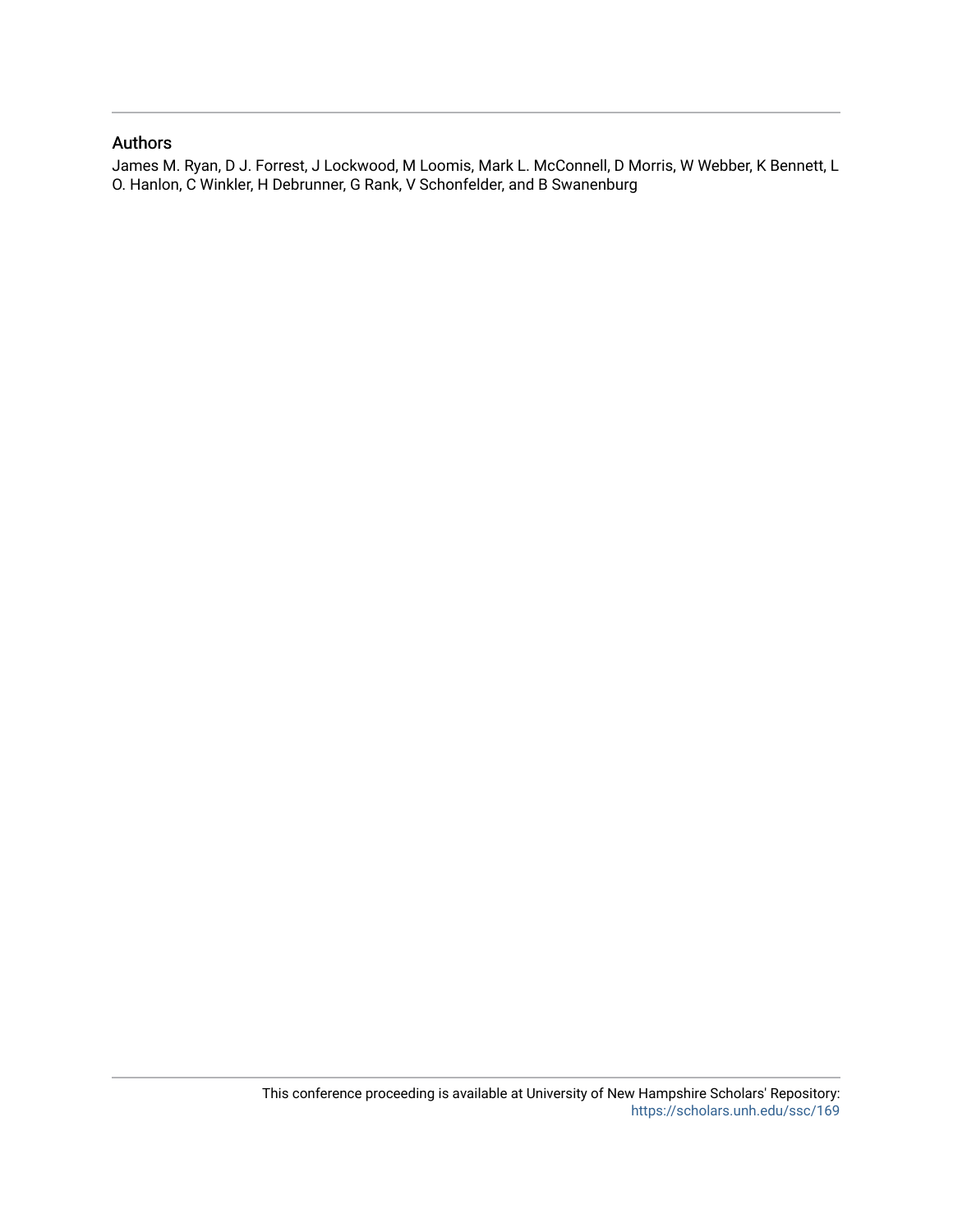



## **Neutron and gammaray measurements of the solar flare of 1991 June 9**

[J. Ryan](http://scitation.aip.org/search?value1=J.+Ryan&option1=author), [D. Forrest](http://scitation.aip.org/search?value1=D.+Forrest&option1=author), [J. Lockwood](http://scitation.aip.org/search?value1=J.+Lockwood&option1=author), [M. Loomis,](http://scitation.aip.org/search?value1=M.+Loomis&option1=author) [M. McConnell](http://scitation.aip.org/search?value1=M.+McConnell&option1=author), [D. Morris](http://scitation.aip.org/search?value1=D.+Morris&option1=author), [W. Webber](http://scitation.aip.org/search?value1=W.+Webber&option1=author) , [K. Bennett](http://scitation.aip.org/search?value1=K.+Bennett&option1=author), [L. Hanlon,](http://scitation.aip.org/search?value1=L.+Hanlon&option1=author) [C. Winkler](http://scitation.aip.org/search?value1=C.+Winkler&option1=author), [H. Debrunner,](http://scitation.aip.org/search?value1=H.+Debrunner&option1=author) [G. Rank](http://scitation.aip.org/search?value1=G.+Rank&option1=author), [V. Schönfelder](http://scitation.aip.org/search?value1=V.+Sch�nfelder&option1=author), and [B. N. Swanenburg](http://scitation.aip.org/search?value1=B.+N.+Swanenburg&option1=author)

Citation: [AIP Conference Proceedings](http://scitation.aip.org/content/aip/proceeding/aipcp?ver=pdfcov) **294**, 89 (1994); doi: 10.1063/1.45205 View online: <http://dx.doi.org/10.1063/1.45205> View Table of Contents: <http://scitation.aip.org/content/aip/proceeding/aipcp/294?ver=pdfcov> Published by the [AIP Publishing](http://scitation.aip.org/content/aip?ver=pdfcov)

**Articles you may be interested in**

[Observations of the 1991 June 11 solar flare with COMPTEL](http://scitation.aip.org/content/aip/proceeding/aipcp/10.1063/1.45207?ver=pdfcov) AIP Conf. Proc. **294**, 100 (1994); 10.1063/1.45207

[EGRET observations of extended highenergy emissions from the nuclear line](http://scitation.aip.org/content/aip/proceeding/aipcp/10.1063/1.45206?ver=pdfcov) [flares of June 1991](http://scitation.aip.org/content/aip/proceeding/aipcp/10.1063/1.45206?ver=pdfcov) AIP Conf. Proc. **294**, 94 (1994); 10.1063/1.45206

[Solar flare neutrons and gamma rays](http://scitation.aip.org/content/aip/proceeding/aipcp/10.1063/1.45204?ver=pdfcov) AIP Conf. Proc. **294**, 77 (1994); 10.1063/1.45204

[COMPTEL observations of gammaray flares in October 1991](http://scitation.aip.org/content/aip/proceeding/aipcp/10.1063/1.45200?ver=pdfcov) AIP Conf. Proc. **294**, 55 (1994); 10.1063/1.45200

[Highenergy gammaray signature of proton acceleration during 1991 June 15 solar](http://scitation.aip.org/content/aip/proceeding/aipcp/10.1063/1.45198?ver=pdfcov) [flare](http://scitation.aip.org/content/aip/proceeding/aipcp/10.1063/1.45198?ver=pdfcov) AIP Conf. Proc. **294**, 45 (1994); 10.1063/1.45198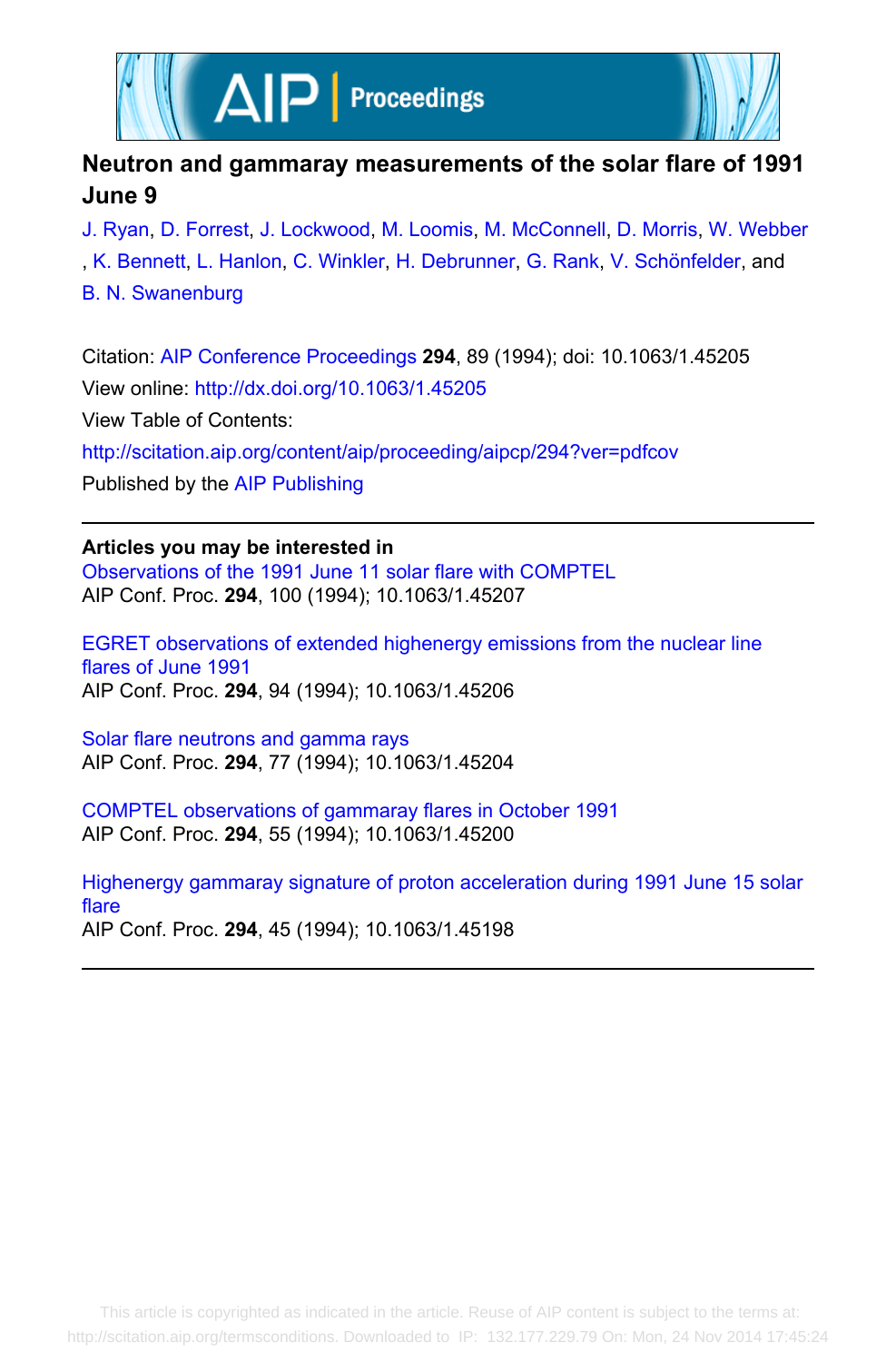#### **NEUTRON AND GAMMA-RAY MEASUREMENTS OF THE SOLAR FLARE OF 1991 JUNE 9**

J. Ryan, D. Forrest, J. Lockwood, M. Loomis, M. McConnell, D. Morris, W. Webber Space Science Center, Morse Hall, University of New Hampshire, Durham, NH 03824

K. Bennett, L. Hanlon, C. Winkler Astrophysics Division, European Space Research and Technology Center, Noordwijk, The Netherlands

> H. Debrunner Physikalisches Institut, University of Bern, 3012 Bern, Switzerland

G. Rank, V. Schönfelder Max-Planck Institut für Extraterrestrische Physik, 8046 Garching, Germany

> **B.N.** Swanenburg, SRON-Leiden, 2300 RA Leiden, The Netherlands

#### ABSTRACT

The COMPTEL Imaging Compton Telescope on-board the Compton Gamma Ray Observatory measured significant neutron and  $\gamma$ -ray fluxes from the solar flare of  $\frac{6}{9}$ June 1991. The  $\gamma$ -ray flux had an integrated intensity (> 1 MeV) of  $\sim$ 30 cm<sup>-2</sup>, extending in time from 0136 UT to 0143 UT, while the time of energetic neutron emission extended approximately 10 minutes longer, indicating either extended proton acceleration to high energies or trapping and precipitation of energetic protons. The production of neutrons without accompanying  $\gamma$ -rays in the proper proportion indicates a significant hardening of the precipitating proton spectrum through either the trapping or extended acceleration process.

#### INTRODUCTION

Active Region 6659 produced powerful flares throughout its transit across the disk from 2 June 1991 to 16 June 1991. On 9 June the region produced an X10/3B class flare that was observed by all instruments on the Compton Gamma Ray Observatory. At this time the active region was located at N34E04 in heliographic coordinates. The flare was impulsive in nature, with a duration on the order of 8 minutes and exhibiting two intense spikes of  $\gamma$ -ray emission  $> 600$  keV. The Sun was positioned approximately  $15^{\circ}$  off the telescope axis, well within the instrument field-of-view  $(FOV)$ ;COMPTEL measures  $\gamma$ -rays by two means. These are the "telescope" and burst" modes. The two modes of operation are described elsewhere<sup>1</sup>. The "telescope" mode relies on the Compton scattering process, whereby the  $\gamma$ -ray Compton scatters in a  $D1$  detector (liquid scintillator) and then scatters again in a separate D2 (NaI) detector. In measuring the solar  $\gamma$ -ray flux, the scattering angle,

#### 9 1994 American Institute of Physics 89

 This article is copyrighted as indicated in the article. Reuse of AIP content is subject to the terms at: http://scitation.aip.org/termsconditions. Downloaded to IP: 132.177.229.79 On: Mon, 24 Nov 2014 17:45:24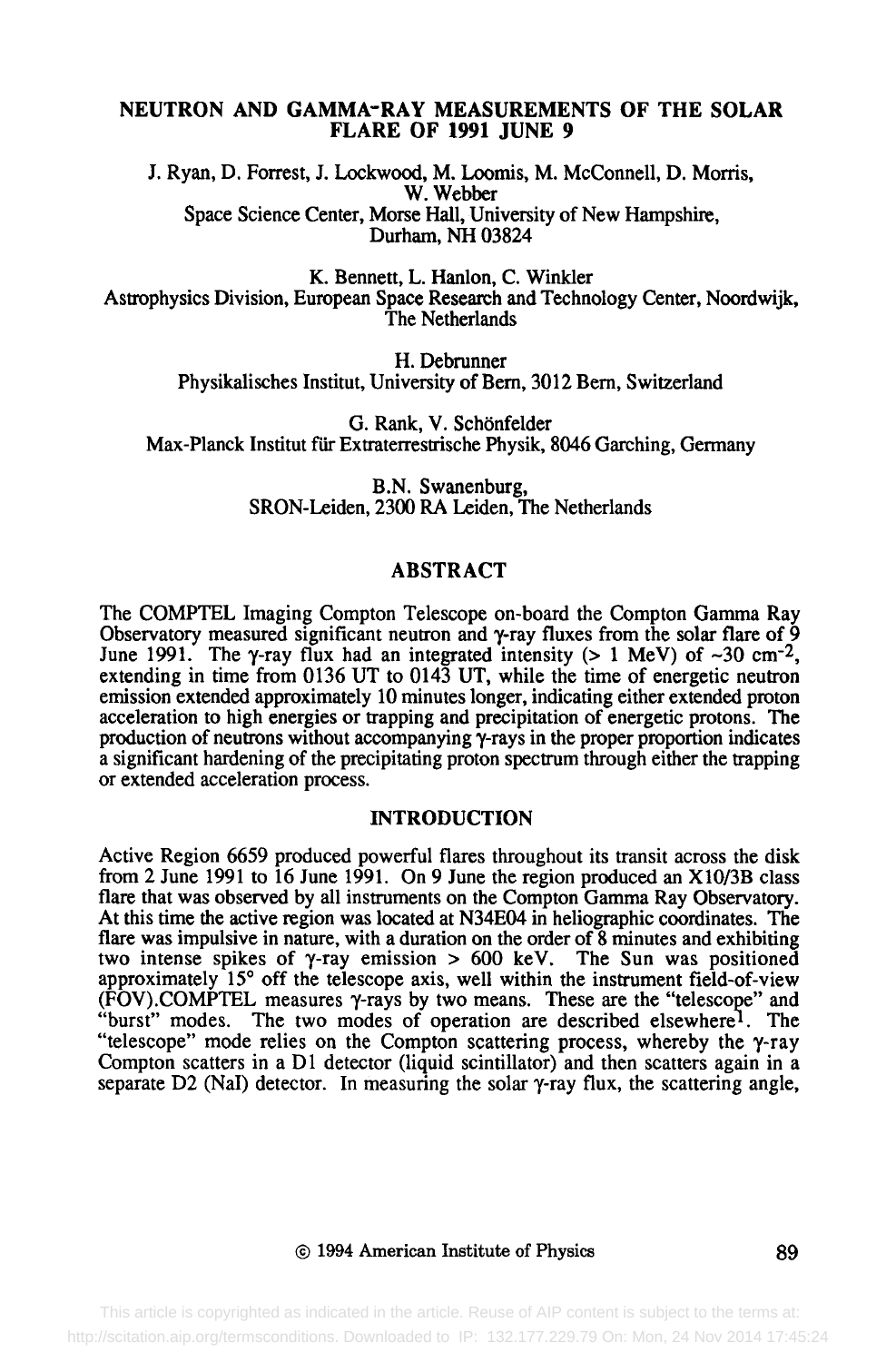#### 90 Neutron and Gamma-Ray Measurements

deduced from the Compton formula and the direction of the scattered y-ray must be consistent with a solar origin for subsequent analysis. The "burst" mode utilizes two of the D2 detectors as omnidirectional spectrometers. Neutrons are only measured in the "telescope" mode, but here the Compton scatter is replaced by an elastic neutron-proton scatter in the organic liquid scintillator in the D1 detector. The energy estimate of the recoil neutron is performed by measuring the time-of-flight of the neutron from D1 to D2. The solar  $\gamma$ -ray and neutron measurement capabilities of the instrument are described in greater detail by Ryan *et al. 2.* 

#### OBSERVATIONS

The raw omnidirectional count rates of individual detector types are shown in Figure 1. This X10/3B flare was impulsive in nature with a duration on the order of 8 minutes and exhibiting two intense spikes of  $\gamma$ -ray emission. The GOES X-ray flare started at 0134 UT peaking at 0143 UT. The y-ray onset occurred at 0136 LIT and the impulsive phase lasted until  $\sim 0142$  UT. Satellite sunrise precedes the flare only by a few minutes, thereby allowing a long observation of any extended flare emissions, such as neutrons. The count rates in the D1 and D2 detecting systems with thresholds of  $\sim 60$ and  $\sim$  350 keV, respectively, show how the flare behaved in hard X-rays and  $\gamma$ -rays. The slow rise and fall of the D2 counts rate after the impulsive phase arises from excursions in geomagnetic latitude and is not related to the flare. Also shown is the count rate in the Anticoincidence detection system (threshold  $\sim$ 100 keV). These detectors reject charged cosmic ray particles but are also sensitive to large thermal X-ray fluxes. At the X10 level, the X-ray flux falling upon the large Anticoincidence detectors results in pulse pile-up and large dead time effects for the whole instrument. The Anticoincidence rate qualitatively traces the magnitude of the dead time effect, which reaches a value of approximately 75% during the impulsive phase. The dead time effect improves to the  $\sim$  50% level by 0155 UT.



*FIG. 1: Raw COMPTEL housekeeping data.* 

 This article is copyrighted as indicated in the article. Reuse of AIP content is subject to the terms at: http://scitation.aip.org/termsconditions. Downloaded to IP: 132.177.229.79 On: Mon, 24 Nov 2014 17:45:24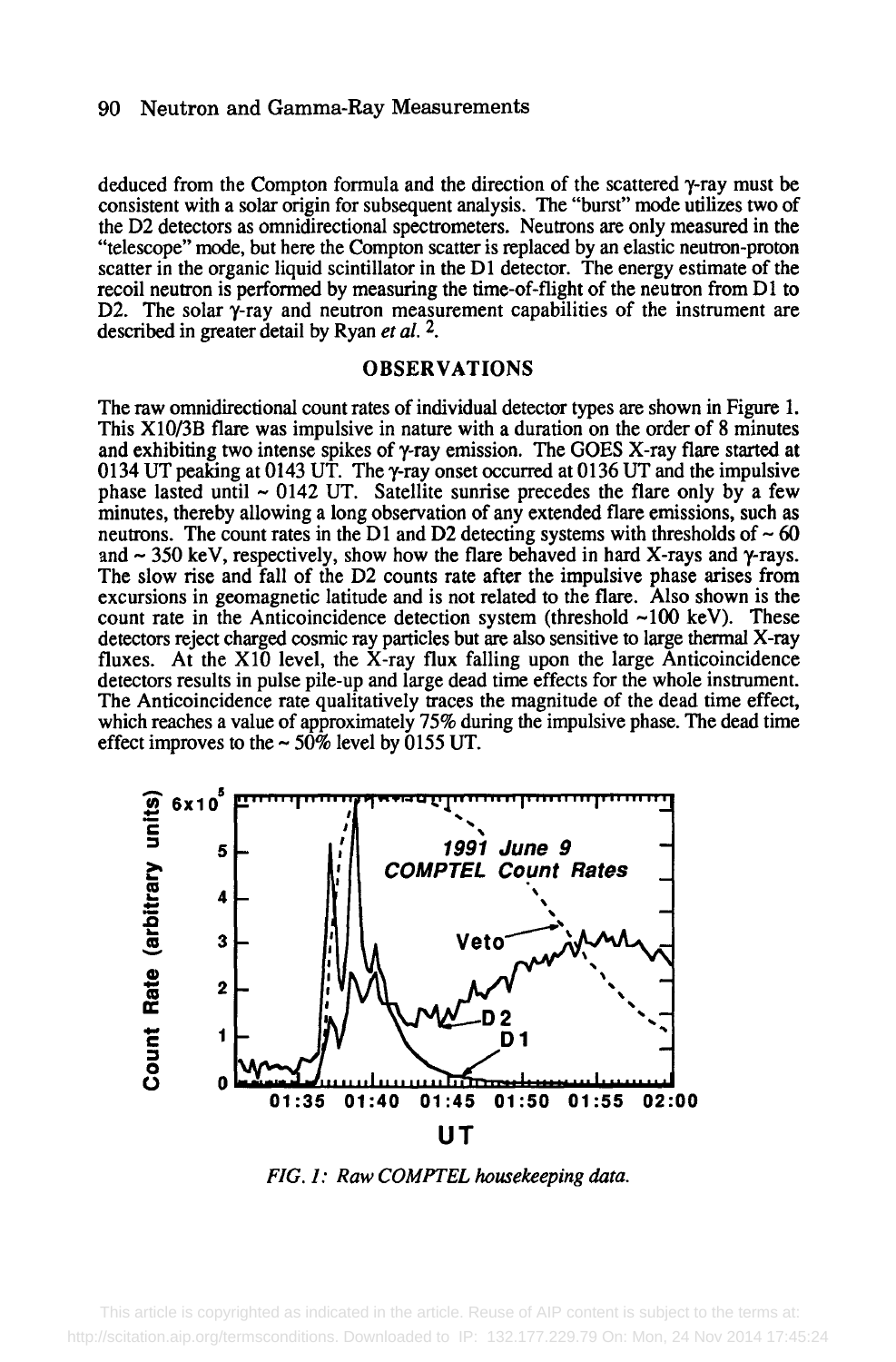During the impulsive phase the  $\gamma$ -ray emission spectrum is obtained by selecting the telescope events consistent with the Sun's location, as shown in Figure 2. From the  $\gamma$ -ray events in the telescope mode, although not shown here, an image of the sun can be constructed<sup>3</sup>. The strong line from deuterium formation is seen at  $2.2 \text{ MeV}$ . Other lines are also present with less statistical significance. No background spectrum has been subtracted, but few photons are expected, since the background is suppressed by the large signal-to-noise ratio large.

Solar neutron events from 0155 UT to 0222 UT were selected from the data and reprocessed. This time selection avoids the troublesome period around the impulsive phase with large dead times and other instrumental effects. The time 0155 UT corresponds to a 50 MeV neutron produced at the flare start 0136 UT or a 60 MeV neutron from the flare maximum at 0139 UT. Some selection bias, therefore, exists for neutrons detected shortly after 0155 UT (real time). The selected data were subjected to similar geometric constraints as were the  $\gamma$ -rays, i.e., the origination direction of the neutron event must be consistent with the solar direction  $(\pm 10^{\circ})$ . The scatter angle ( $\phi$ ) of the individual neutron events was restricted to  $20^{\circ}$  to improve the signal-to-noise ratio. The energy of each neutron is used to compute its production time at the Sun. Shown in Figure 3 in addition to the flux  $> 600 \text{ keV}$  is the live time corrected and background subtracted intensity-time profile of the neutrons as produced at the Sun but plotted at the production time plus the light travel time over 1 AU (507 s). Therefore, photons and neutrons produced concurrently are plotted at the same time value even though the neutrons arrive later.



*FIG. 2: The raw telescope mode count spectrum from the 9 June 1991 solar flare.* 

The background was estimated from the measured neutron flux  $\sim$  24 hours later when the same orbital-geophysical conditions were reproduced. The on-board instrument software, however, was configured differently from the flare observation, being less restrictive in accepting neutron events. This resulted in a uniform 36%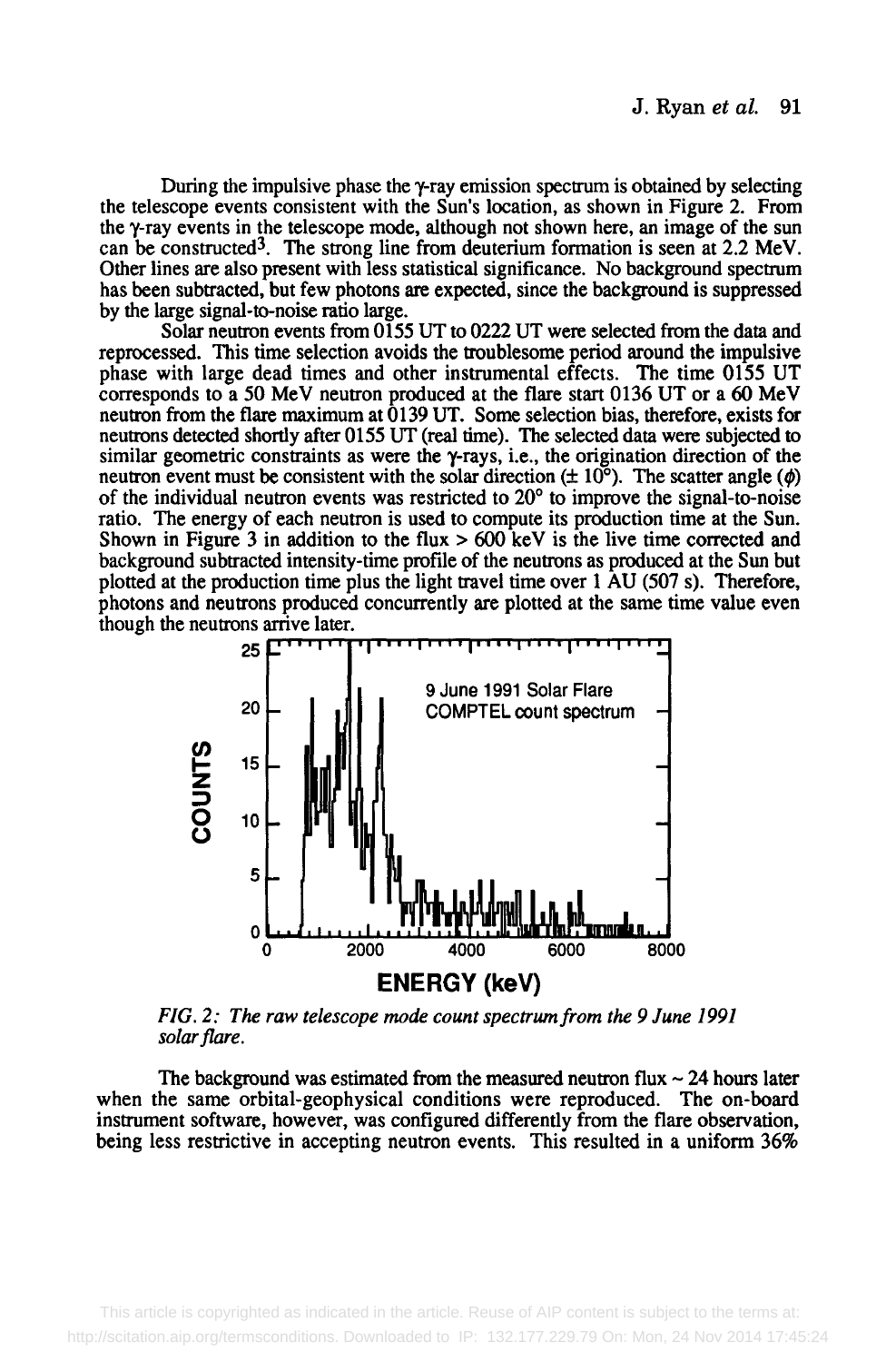#### 92 Neutron and Gamma-Ray Measurements

increase in the neutron background count rate. The background rate was scaled downward by this factor in order to provide a representative background for the flare orbit on 9 June. The background corrections were successfully tested on similar background orbits to ensure that a null result is obtained. Identical data cuts then were made on both the flare data and the prescaled background data. Live time fractions of 60% to 100% were applied to the data as a function of real time from 0155 - 0220 UT.



*FIG. 3: Neutron and y-ray emission-time profiles for the 9 June 1991 solar flare, plotted at the time corresponding to a photon arrival time.* 

#### DISCUSSION

The most important feature to note in Figure 3 is the time coincidence of the onsets of neutron and the y-ray production. The neutron intensity-time profile is expected to be smoother and somewhat broader than that of y-rays because of the neutron energy resolution which maps into an error (FWHM) in production time at the Sun  $\sim$  1-3 minutes, dependent on energy). Although the  $\gamma$ -rays and neutrons are observed to start simultaneously, there is evidence that the neutron emission persists for  $\sim$  10 minutes after the  $> 600$  keV  $\gamma$ -ray flux has subsided.

This extended emission is evidence for a significant evolution (hardening) of the progenitor proton spectrum, arising from either additional acceleration or differential trapping and precipitation of protons. As seen in Figure 2 a large fraction of the y-rays > 1 MeV are of nuclear origin. With no evolution of the proton spectrum, we would expect the  $> 600$  keV  $\gamma$ -ray flux to follow the neutron production profile. However, a hardening of the spectrum would enhance the neutron emissivity with respect to that of the nuclear  $\gamma$ -rays. It should be noted, though, that the primary electron bremsstrahlung component has not yet been separated from the nuclear component, so that part of the decay of the flux  $> 600$  keV could result from the decay of the pure electron component of the y-ray flux.